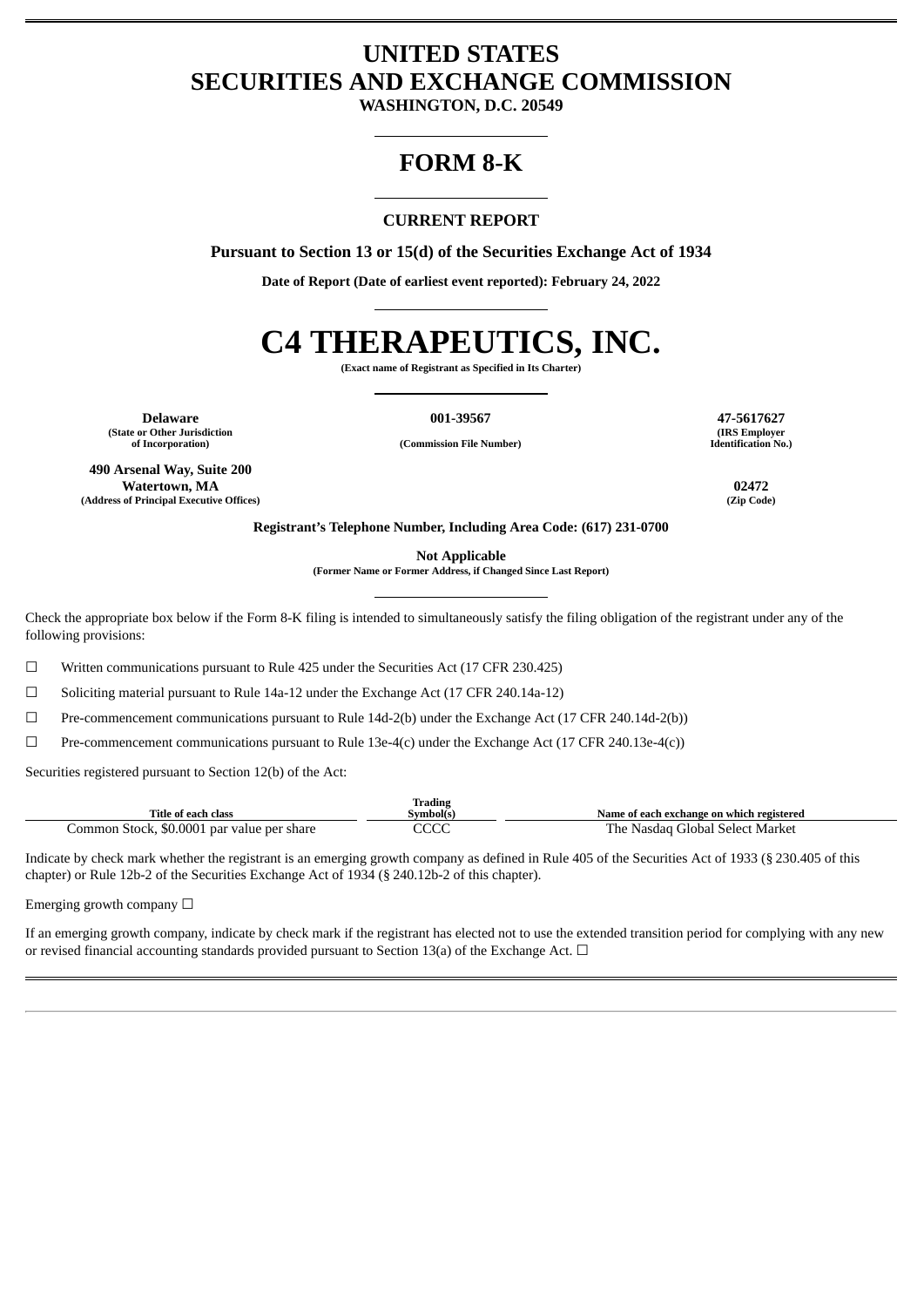#### **Item 2.02 Results of Operations and Financial Condition.**

On February 24, 2022, C4 Therapeutics, Inc. (the "**Company**") issued a press release announcing its financial results and business highlights for the quarter and fiscal year ended December 31, 2021. A copy of the press release is being furnished as Exhibit 99.1 to this Current Report on Form 8-K.

The information contained in Item 2.02 of this Current Report on Form 8-K and Exhibit 99.1 attached hereto is intended to be furnished and shall not be deemed "filed" for purposes of Section 18 of the Securities Exchange Act of 1934 (the "**Exchange Act**") or otherwise subject to the liabilities of that section, nor shall it be deemed incorporated by reference in any filing under the Securities Act of 1933 or the Exchange Act, except as expressly set forth by specific reference in such a filing.

#### **Item 9.01 Financial Statements and Exhibits.**

(d) Exhibits. The exhibits shall be deemed to be filed or furnished, depending on the relevant item requiring such exhibit, in accordance with the provisions of Item 601 of Regulation S-K (17 CFR 229.601) and Instruction B.2 to this form.

| Exhibit<br><b>Number</b> | <b>Description</b>                                                          |
|--------------------------|-----------------------------------------------------------------------------|
| 99.1                     | Press release issued February 24, 2022                                      |
| 104                      | Cover Page Interactive Data File (embedded within the Inline XBRL document) |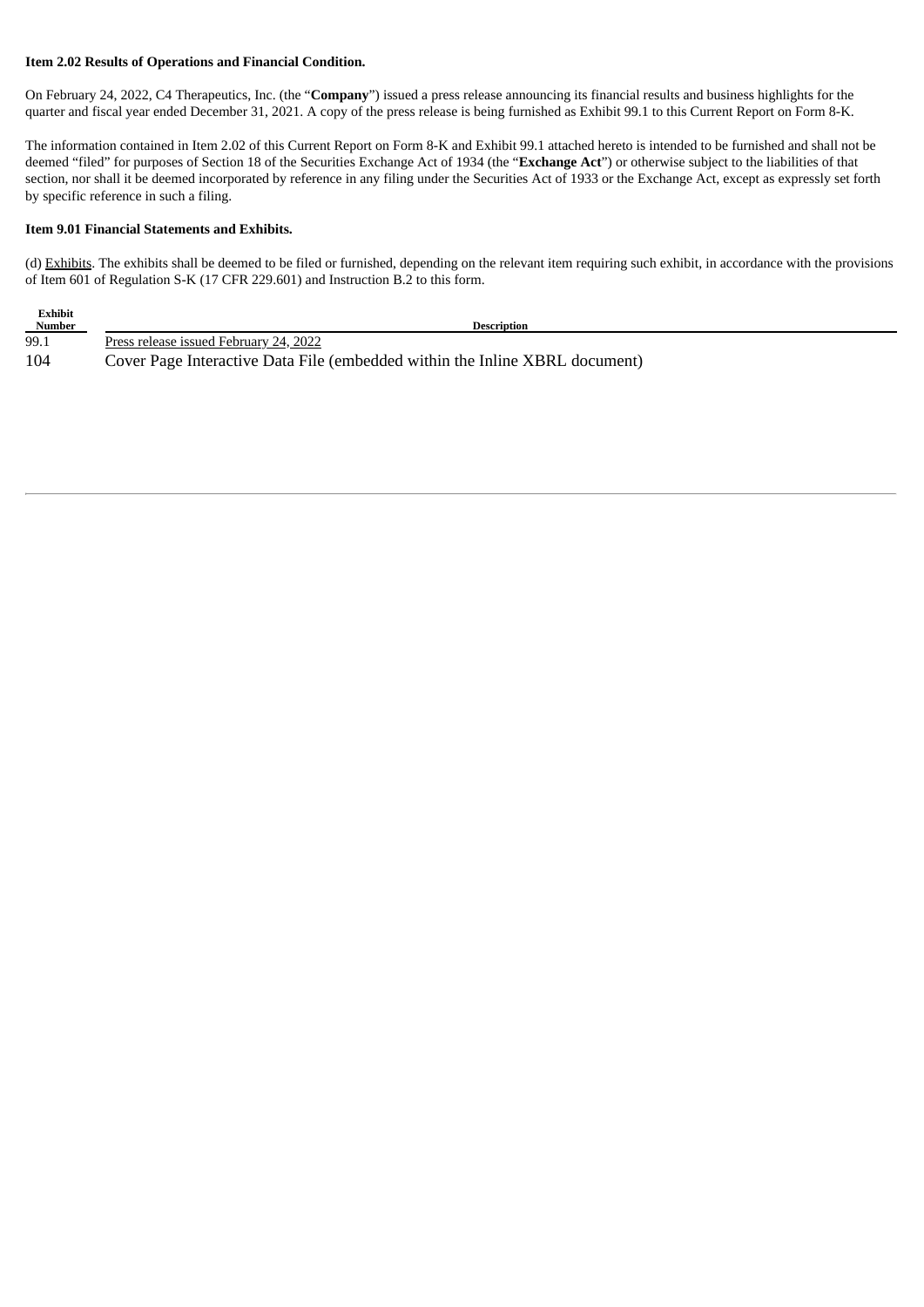#### **SIGNATURES**

Pursuant to the requirements of the Securities Exchange Act of 1934, the registrant has duly caused this report to be signed on its behalf by the undersigned thereunto duly authorized.

C4 Therapeutics, Inc.

Date: February 24, 2022 **By:** /s/ Lauren A. White

**Lauren A. White Chief Financial Officer and Treasurer**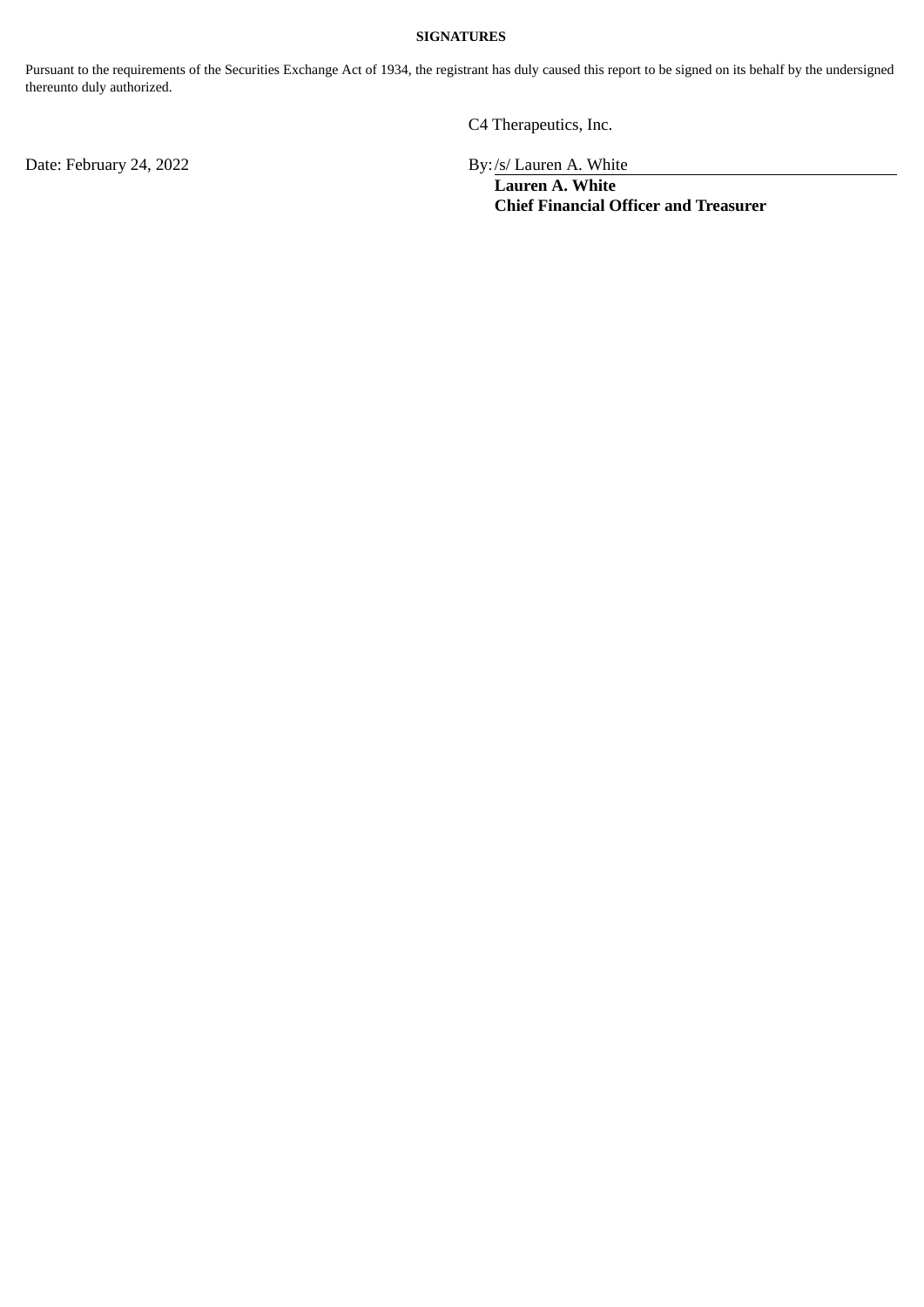<span id="page-3-0"></span>

## **C4 Therapeutics Reports Full Year 2021 Financial Results and Recent Business Highlights**

- Data from Cohort A of the Ongoing Phase 1/2 Trial of CFT7455, a Novel IKZF1/3 Degrader, Accepted for Presentation at the *American Association for Cancer Research (AACR)*

*Annual Meeting –*

- Pre-clinical Data on CFT7455; CFT8634, a BRD9 Degrader; and CFT1946, a BRAF V600X Degrader, Accepted for *Presentation at the AACR Annual Meeting –*

CFT8634 Phase 1/2 Clinical Trial in Patients with Synovial Sarcoma and SMARCB1-null Solid Tumors Expected to Initiate in 1H *2022; CFT1946 IND Application Submission and Phase 1 Trial Initiation Expected in 2H 2022 –*

– *Year-end Cash, Cash Equivalents and Marketable Securities Expected to Provide Runway to End of 2024 –*

WATERTOWN, Mass., Feb. 24, 2022 (GLOBE NEWSWIRE) – C4 Therapeutics, Inc. (C4T) (Nasdaq: CCCC), a clinical-stage biopharmaceutical company dedicated to advancing targeted protein degradation science to develop a new generation of small-molecule medicines and transform how disease is treated, today reported business highlights and financial results for the year ended December 31, 2021.

"The progress achieved across our organization in 2021, a year in which we dosed the first patient with our lead program while advancing additional candidates towards the clinic, was instrumental in laying a foundation for C4T's vision to transform patient care through targeted protein degradation," said Andrew Hirsch, chief executive officer of C4 Therapeutics. "Supported by the strength of our balance sheet and the productivity of our TORPEDO® platform, we are well-positioned to advance our pipeline in 2022. We look forward to the AACR Annual Meeting, where we will share clinical data from Cohort A in our Phase 1/2 trial evaluating CFT7455 in hematologic malignancies, as well as pre-clinical data from three programs that demonstrate differentiation and versatility of our TORPEDO platform. Throughout 2022, we expect to drive our pipeline forward, with plans to initiate first-in-human studies of CFT8634, a BRD9 degrader, and CFT1946, a BRAF V600X degrader."

# **RECENT HIGHLIGHTS**

**CFT7455:** CFT7455 is a novel degrader targeting IKZF1/3 for the treatment of multiple myeloma (MM) and non-Hodgkin's lymphomas (NHL), including peripheral T-cell lymphoma and mantle cell lymphoma.

- Clinical Data from Cohort A and Pre-Clinical Data Characterizing the Chemical Structure of CFT7455 Accepted for **Presentation at AACR:** Clinical data from Cohort A, characterizing pharmacokinetic (PK) and pharmacodynamic activity alongside safety and biomarker data, has been accepted for presentation at the AACR Annual Meeting, hosted April 8-13, 2022. C4T will also present pre-clinical data characterizing the chemical structure of CFT7455 and the resulting improvements in potency and optimized PK properties.
- **Progressed CFT7455 Phase 1/2 clinical trial:** Enrollment in Cohort A is complete. The ongoing Phase 1/2 trial continues to recruit patients in Cohort B1 (single agent CFT7455 in MM) and Cohort C (single agent CFT7455 in NHL).
- **Presented at the 63rd American Society of Hematology (ASH) Annual Meeting & Exposition:** In December 2021, Jesus G. Berdeja, M.D., director, multiple myeloma research at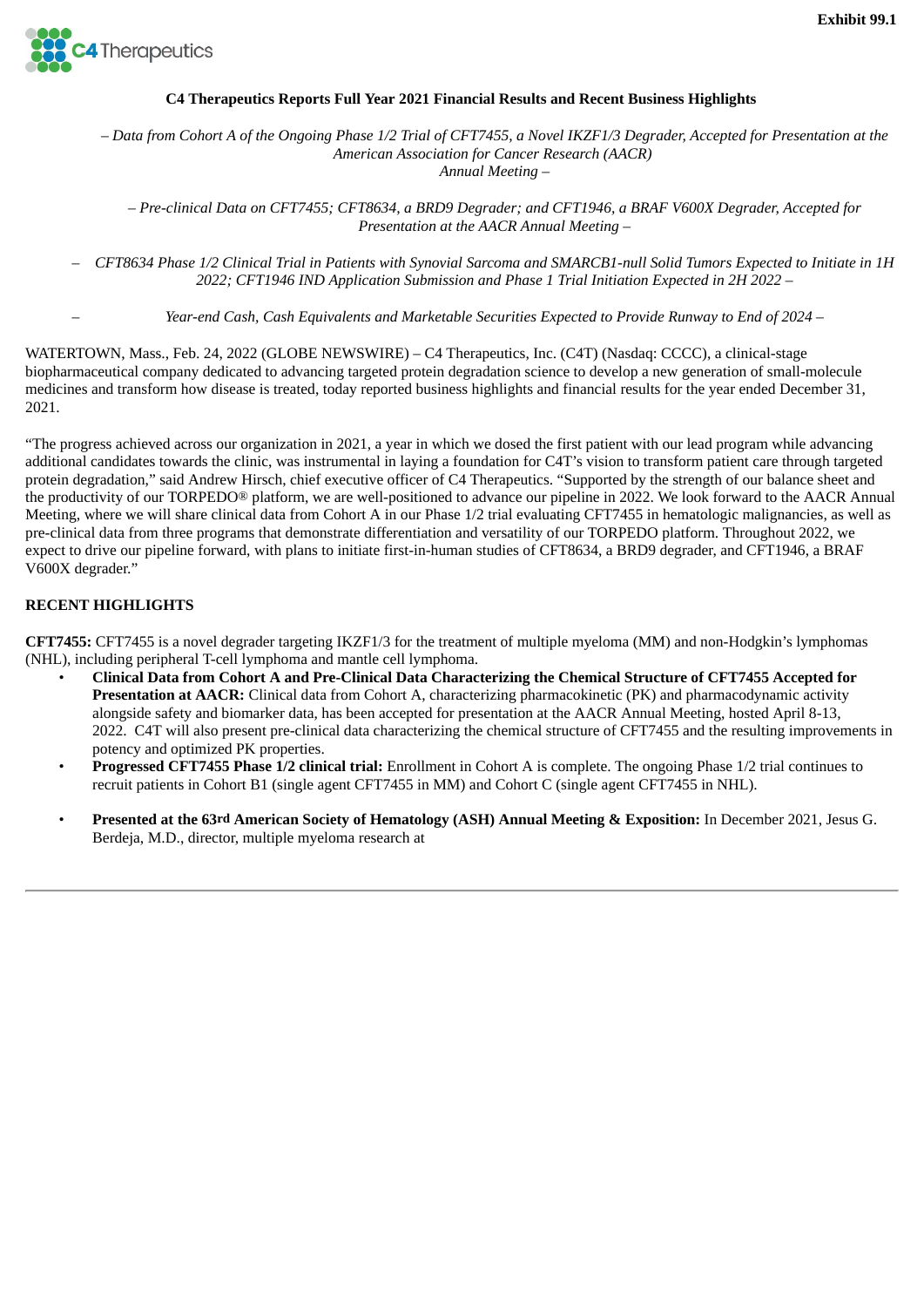Sarah Cannon Research Institute, presented a trial-in-progress poster for the CFT7455 Phase 1/2 trial.

**CFT8634:** CFT8634 is a degrader targeting BRD9 for the treatment of synovial sarcoma and SMARCB1-null solid tumors.

- **Pre-clinical Data Accepted for Presentation at AACR:** C4T will present pre-clinical data on the discovery and characterization of CFT8634.
- **Obtained FDA Clearance of IND Application for CFT8634:** In December 2021, the U.S. Food and Drug Administration (FDA) cleared C4T's investigational new drug (IND) application for CFT8634 and granted approval for C4T to proceed with the proposed Phase 1/2 trial, for which site activation efforts have commenced and the trial remains on track to begin dosing patients in 1H 2022.
- **Presented at the 4th Annual Targeted Protein Degradation Summit:** In October 2021, C4T delivered a presentation describing the multiparameter optimization of a series of BRD9 degraders, which led to the identification of a degrader with a sufficient intravenous PK profile to enable *in vivo* proof-of-concept studies. This work served as a launching point for further optimization and eventually led to the discovery of CFT8634.

**CFT1946:** CFT1946 is a mutant-selective degrader of BRAF V600X for the treatment of V600 mutant solid tumors.

• **Pre-clinical Data Accepted for Presentation at AACR:** C4T will present pre-clinical data on the discovery and characterization of CFT1946.

**CFT8919:** CFT8919 is a potent and selective degrader of EGFR L858R for the treatment of non-small cell lung cancer.

• **Presented at the 4th Annual Targeted Protein Degradation Summit:** In October 2021, C4T delivered an encore presentation of the Company's June presentation at the Keystone Symposium on targeted protein degradation. The presentation included preclinical data demonstrating CFT8919 is active in *in vitro* and *in vivo* models of acquired resistance to approved EGFR inhibitors that harbor resistance-causing secondary mutations in EGFR.

# **KEY UPCOMING MILESTONES**

The company plans to achieve the following milestones in 2022:

#### **CFT7455**

- Present clinical data from Cohort A of ongoing Phase 1/2 trial of CFT7455 at the AACR Annual Meeting.
	- Present pre-clinical data characterizing the chemical structure of CFT7455 and the resulting improvements in potency and optimized PK properties at the AACR Annual Meeting.
- Progress CFT7455 Phase 1/2 trial toward identifying a recommended Phase 2 dose for MM and NHL.

#### **CFT8634**

- Present pre-clinical data on the discovery and characterization of CFT8634 in synovial sarcoma at the AACR Annual Meeting.
- Initiate a Phase 1 trial for CFT8634 in synovial sarcoma and SMARCB1-null solid tumors in 1H 2022.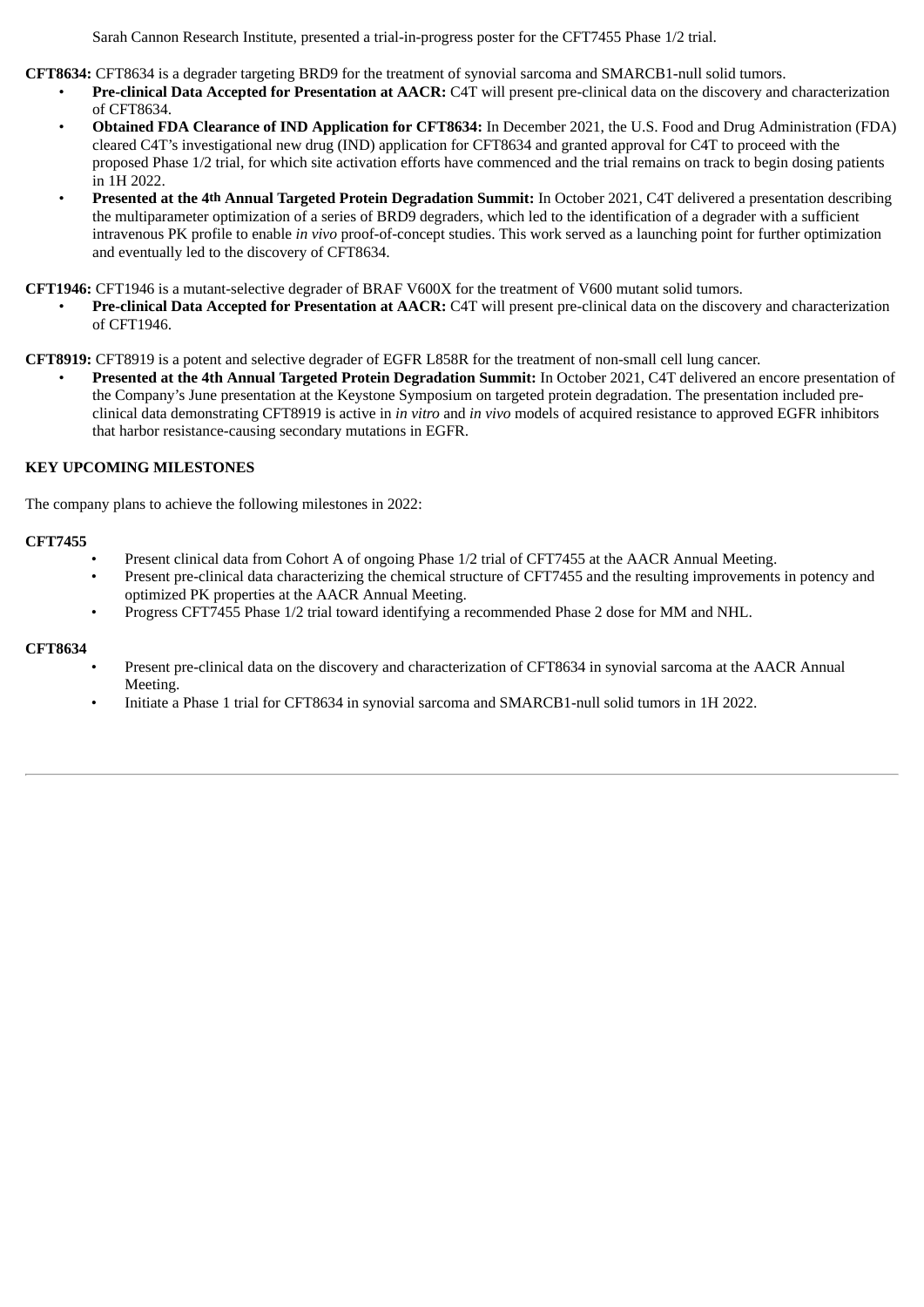#### **CFT1946**

- Present pre-clinical data on the discovery and characterization of CFT1946 in BRAF V600X driven cancers at the AACR Annual Meeting.
- Submit an IND application and initiate a Phase 1 trial of CFT1946 in BRAF V600X-driven cancers including melanoma, colorectal and non-small cell lung cancer in 2H 2022.

## **CFT8919**

• Complete IND-enabling activities for CFT8919 by year-end 2022.

# **UPCOMING INVESTOR EVENTS**

C4T will participate in the following upcoming investor conferences:

- February 24, 2022 BMO Biopharma Spotlight Series: Protein Degraders and Other Next Gen Technologies
- March 9, 2022 Cowen & Co. 42nd Annual Health Care Conference
- March 16, 2022 Guggenheim Targeted Protein Degradation Day
- March 17, 2022 Oppenheimer's 32nd Annual Healthcare Conference

# **FULL YEAR 2021 FINANCIAL RESULTS**

**Revenue:** Total revenue for the year ended December 31, 2021 was \$45.8 million, compared to \$33.2 million for the year ended December 31, 2020. Total revenue reflects revenue recognized under collaboration agreements with Roche, Biogen and Calico. The increase in revenue was primarily driven by the recognition of all previously unrecognized consideration allocated to the BRAF program upon the termination of the Roche agreement as related to that target.

**Research and Development (R&D) Expense:** R&D expense for the year ended December 31, 2021 was \$94.7 million, compared to \$78.4 million for the year ended December 31, 2020. The increase in R&D expense was primarily attributable to clinical costs incurred during the year, an increase in preclinical costs related to our lead programs, and increased workforce expenses to support our growing clinical development activities.

**General and Administrative (G&A) Expense:** G&A expense for the year ended December 31, 2021 was \$33.3 million, compared to \$15.2 million for the year ended December 31, 2020. The increase in G&A expense was primarily attributable to increased workforce expenses from our growing G&A function, and higher professional fees and insurance costs resulting from our transition to a public company in October 2020.

**Net Loss and Net Loss per Share:** Net loss for the year ended December 31, 2021 was \$83.9 million, compared to \$66.3 million for the year ended December 31, 2020. Net loss per share for the year ended December 31, 2021 was \$1.82, compared to \$5.83 for the year ended December 31, 2020. The decrease in net loss per share despite the increase in net loss was driven by a significant increase in the weightedaverage shares outstanding from 11,370,328 as of December 31, 2020 to 46,041,733 as of December 31, 2021. This increase in shares outstanding was caused by our initial public offering of 11,040,000 common shares in October 2020 and the resultant conversion of then outstanding shares of redeemable convertible preferred stock into 30,355,379 shares of common stock, together with our issuance of 4,887,500 shares of common stock upon the closing of our follow-on public offering in June 2021.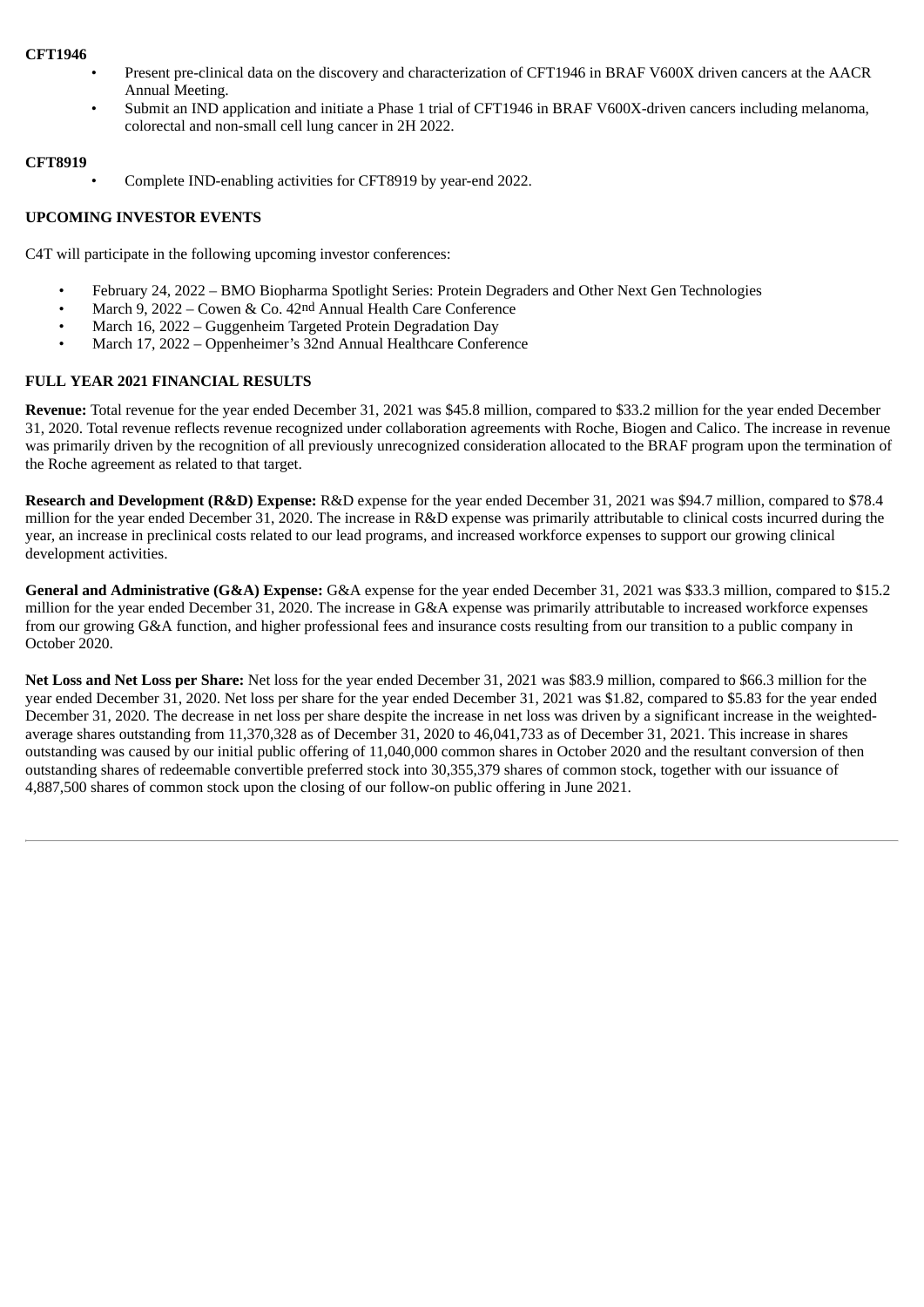**Cash Position and Financial Guidance:** Cash, cash equivalents and marketable securities as of December 31, 2021 were \$451.5 million, compared to \$371.7 million as of December 31, 2020. The change in cash was primarily driven by net proceeds from our June 2021 followon public offering of \$169.5 million, offset by expenditures to fund operations. C4T expects that its cash, cash equivalents and marketable securities as of December 31, 2021, together with future payments expected to be received under existing collaboration agreements, will be sufficient to fund planned operating expenses and capital expenditures to the end of 2024.

#### **About C4 Therapeutics**

C4 Therapeutics (C4T) (Nasdaq: CCCC) is a clinical-stage biopharmaceutical company dedicated to delivering on the promise of targeted protein degradation science to create a new generation of medicines that transforms patients' lives. C4T is leveraging its TORPEDO® platform to efficiently design and optimize small-molecule medicines that harness the body's natural protein recycling system to rapidly degrade disease-causing proteins, offering the potential to overcome drug resistance, drug undruggable targets and improve patient outcomes. C4T is advancing multiple targeted oncology programs to the clinic and expanding its research platform to deliver the next wave of medicines for difficult-to-treat diseases. For more information, please visit www.c4therapeutics.com.

#### **Forward-Looking Statements**

This press release contains "forward-looking statements" of C4 Therapeutics, Inc. within the meaning of the Private Securities Litigation Reform Act of 1995. These forward-looking statements may include, but may not be limited to, express or implied statements regarding our ability to develop potential therapies for patients; the design and potential efficacy of our therapeutic approaches; the predictive capability of our TORPEDO® platform in the development of novel, selective, orally bioavailable degraders; the potential timing, design and advancement of our pre-clinical studies and clinical trials, including the potential timing for regulatory authorization related to clinical trials; our ability and the potential to successfully manufacture and supply our product candidates for clinical trials; our ability to replicate results achieved in our pre-clinical studies or clinical trials in any future studies or trials; our ability to present pre-clinical and/or clinical data at medical meetings or in other forums at the times anticipated or planned; anticipated revenue under our existing collaboration agreements; our current resources and expected cash runway; anticipated milestones in 2022 and regulatory developments in the United States and foreign countries. Any forward-looking statements in this press release are based on management's current expectations and beliefs of future events and are subject to a number of risks and uncertainties that could cause actual results to differ materially and adversely from those set forth in or implied by such forward-looking statements. These risks and uncertainties include, but are not limited to: uncertainties related to the initiation, timing, advancement and conduct of pre-clinical and clinical studies and other development requirements for our product candidates; the risk that any one or more of our product candidates will cost more to develop or may not be successfully developed and commercialized; and the risk that the results of pre-clinical studies and/or clinical trials will or will not be predictive of results in connection with future studies or trials. For a discussion of these and other risks and uncertainties, and other important factors, any of which could cause our actual results to differ from those contained in the forward-looking statements, see the section entitled "Risk Factors" in C4 Therapeutics' most recent Annual Report on Form 10-K and/or Quarterly Report on Form 10-Q, as filed with the Securities and Exchange Commission. All information in this press release is as of the date of the release, and C4 Therapeutics undertakes no duty to update this information unless required by law.